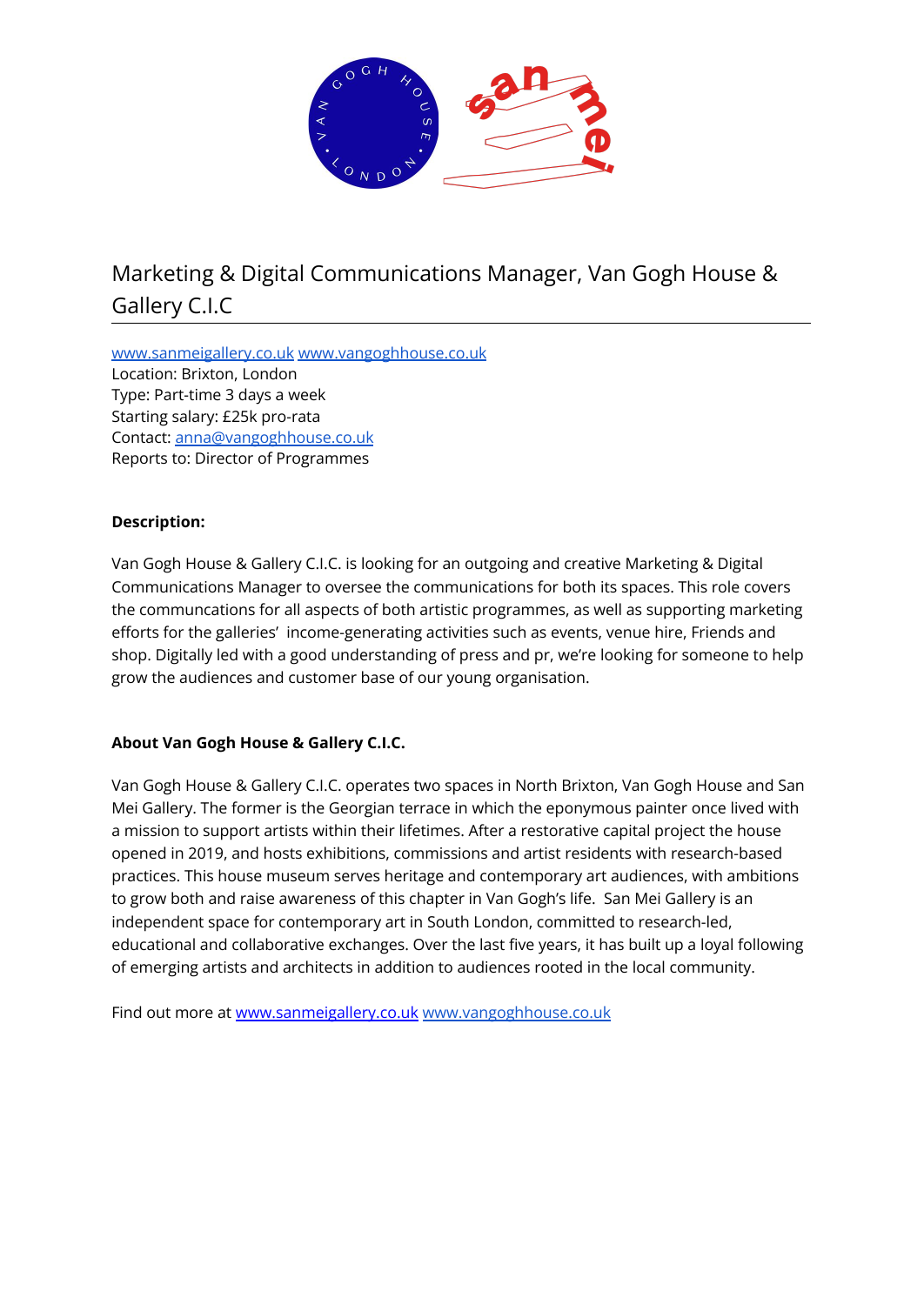

### **The Role**

## **Collaboration**

- Coordinating marketing strategies and working towards audience targets with the programme teams for both spaces
- Work with colleagues across the organisation to design and schedule campaigns for the different departments, ensuring a balanced distribution of communications across the organisation
- Work with the Shop Coordinator to maintain the Shopify and Squarespace online shops
- Work with the Student Art Guides, part of Harold Offeh's exhibition in late 2022, on creating social media content for their age group and demographic.

## **Website**

- Ensure both websites are meticulously up to date
- Draft engaging copy for both websites, with close attention to the tone of each space
- Drive visitors to the website using Google ads, newsletters and other means.
- Use Google Analytics to understand user behaviour and website traffic.

#### **Social media and newsletters**

- Create engaging, narrative-led and on-brand social/newsletter content to promote the programmes of both spaces
- Initiate newsletter and content swaps with other organisations
- Use paid ads and organic content to drive ticket, shop and venue hire sales
- Analyse engagement data and Click-Through Rates toward conversion goals
- Produce a quarterly report on digital engagement

## **Advertising**

- Suggest, design and book print advertising for certain exhibitions
- Design and print on-brand flyers, posters and other printed materials
- Keeping listings up to date

#### **Press**

- Keep press database up to date
- Support wider team in pitching to journalists
- Liaise with external press consultants on larger projects
- Support press events

## **PR**

- Support the team in devising promotional events aimed at developing audiences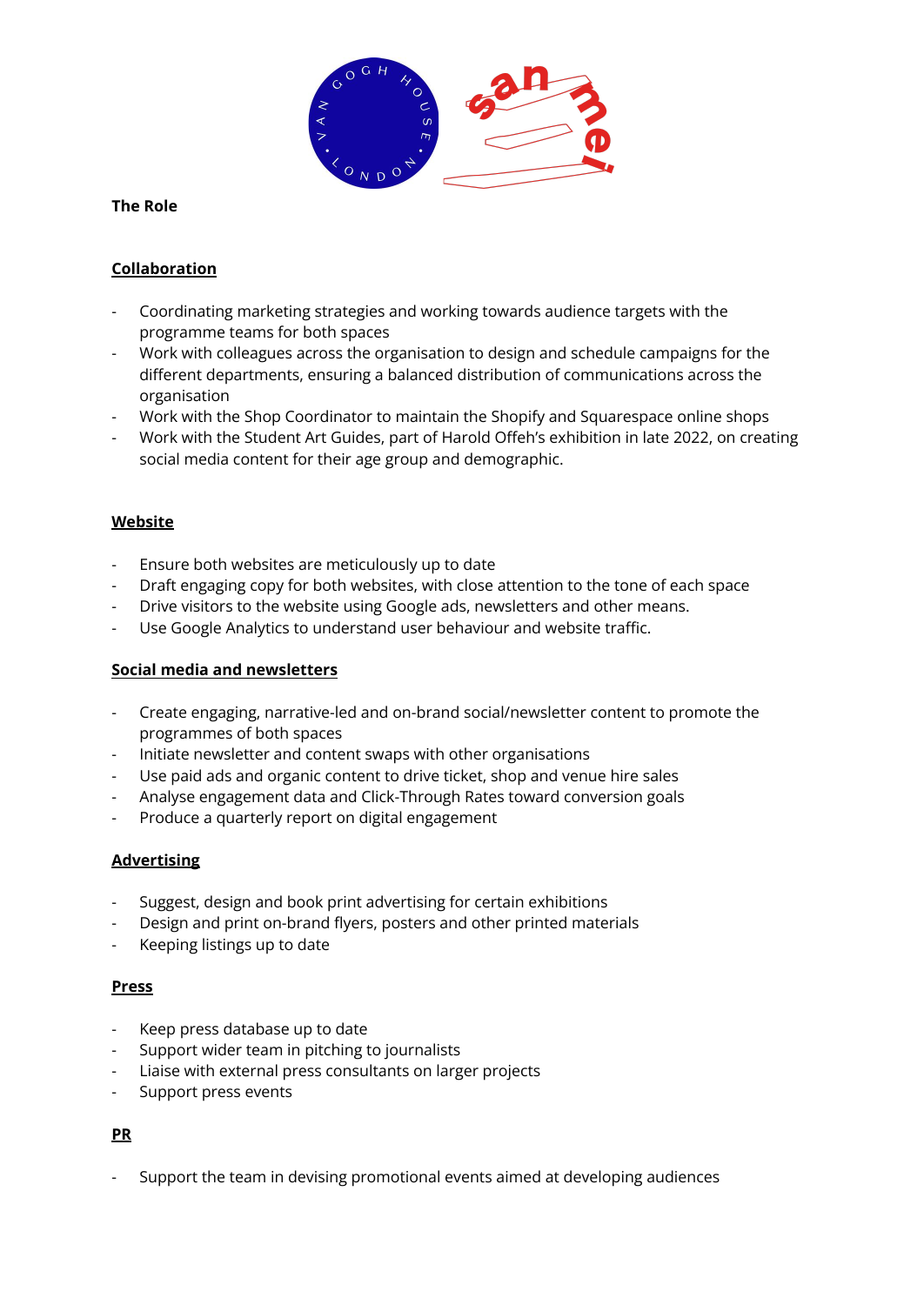

- Initiate brand collaborations to increase cross-promotion of audiences

# **GDPR**

- Overseeing GDPR compliance

## **Other**

- Weekend and out of hours work will be required occasionally.
- Undertake other relevant duties as directed, consistent with skills, competence and training.

# **Person Specification:**

We are interested in people from all backgrounds and experiences with a creative flair for marketing, and a particular emphasis on digital. We're looking for someone who keeps up to date with the latest trends in communications, has an ability to self-initiate projects and upskill on the job. We particularly welcome applications from BAME, disabled, LGBT+ communities and are happy to discuss any requirements that you might have for the role or the application/interview process. We're interested in you and what you have to bring so even if your experience doesn't match the below point by point, we want to know what you can offer and that you're enthusiastic to learn more and why.

## **Skill and Expertise**

We are looking for people with:

- Excellent communication skills in English and an ability to engage people at all levels
- Previous role(s) in the communications department of a museum or gallery
- At ease with producing original and engaging written content for digital platforms
- A good knowledge of Adobe Indesign and Photoshop and an eye for design and branding
- A good understanding of data and ability to produce reports and respond to targets
- Experience of
	- Website management and scheduling software such as Hootsuite
	- Using Google Analytics
	- Creating and executing Google ad campaigns
	- Creating and managing paid social media campaigns using Meta Business Suite
	- Creating video content for social media
	- Initiating brand collaborations
- A successful track record of pitching to journalists
- Good networking skills

Billugual Mandarin speakers with WeChat experience would be a plus but not essential.